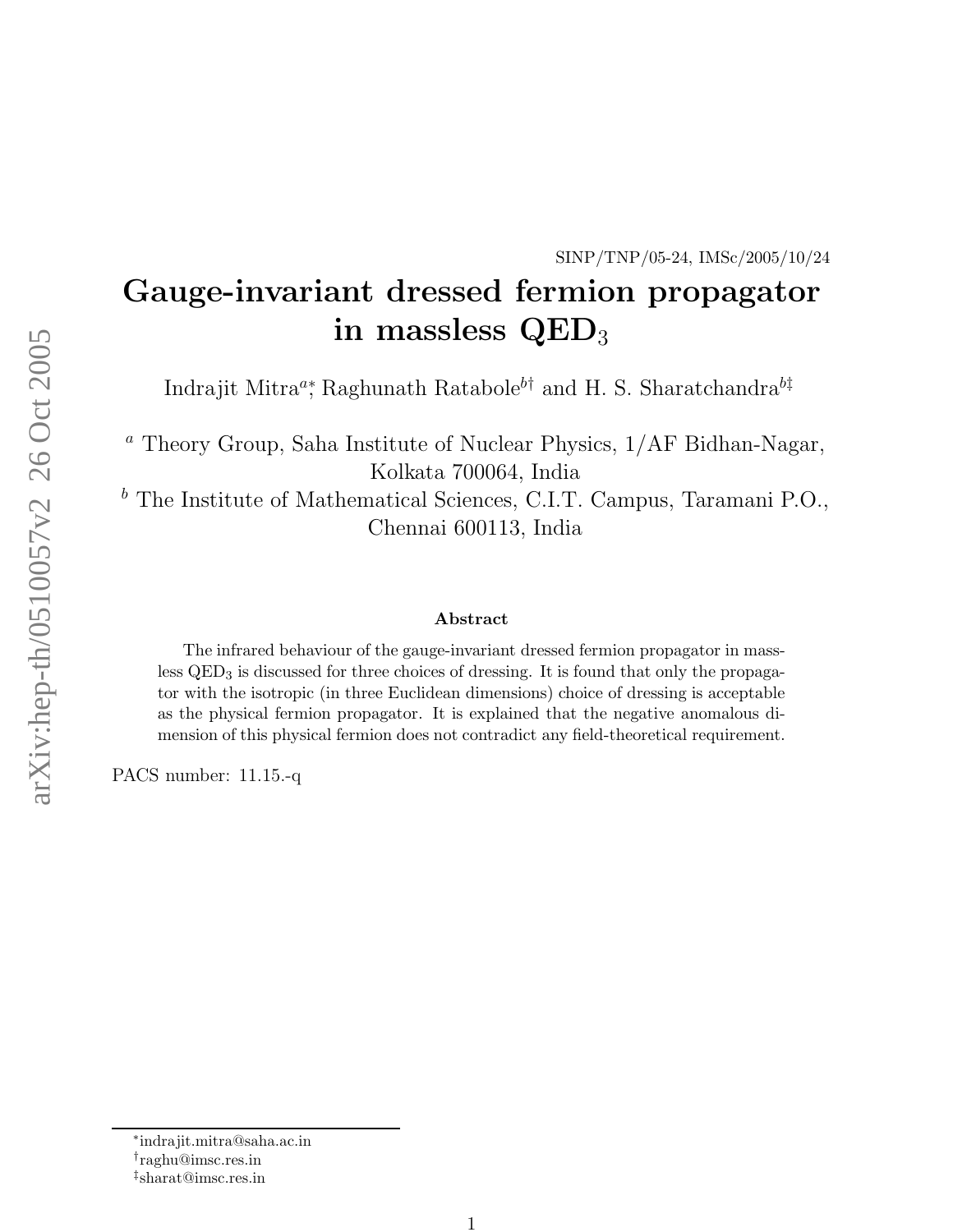Massless  $\text{QED}_3$  in a  $1/N$  expansion [1] (N being the number of fermion flavours) has the iR (infrared) behaviour of a conformal field theory in a class of non-local gauges [2, 3]. The photon has a gauge-invariant anomalous dimension  $1/2$  (scaling dimension one), while the fermion anomalous dimension can have any value depending linearly on the gauge parameter. As the fermion propagator is not gauge-invariant, we may argue that it is not relevant for physical observations. Nevertheless experiments do probe the properties of fermions, and the calculation of the anomalous dimension of gauge-invariant physical fermions in massless QED<sup>3</sup> has become important in relation to the cuprate superconductors [4, 5, 6]. In this paper, we discuss three choices for the gauge-invariant dressed fermion [7] and find that the propagator of only one of them can be identified with the physical fermion propagator. We also explain why the negative anomalous dimension of this physical fermion is allowed from field theory.

It has been proposed [4, 5] that the relevant observable for the physical fermion propagator is the 'stringy ansatz'

$$
\langle \psi_{\alpha}(x) \exp\left(-ie \int_{x}^{y} dz^{\mu} A^{\mu}(z)\right) \bar{\psi}_{\beta}(y) \rangle \tag{1}
$$

with a 'Wilson line' connecting the fermion fields. This is gauge invariant, but depends explicitly on the path  $C$  with end-points x and y. Using a straight line connecting the end-points, it has been claimed that for large separation this has a power law behaviour

$$
\frac{x-y}{|x-y|^{3+\eta}}
$$
 (2)

with an anomalous dimension  $\eta$ . A positive anomalous dimension could lead to a Luttinger type behaviour and possibly explain the ARPES data [8] . Unfortunately, an explicit calculation gives a negative value  $\eta = -32/3\pi^2 N$  in the leading order in  $1/N$  [9, 4, 10, 11, 12].

However, there are gauge-invariant observables other than the one given in eq. (1). Also, the choice of a straight line path between the end points is unwarranted. For the ultraviolet behaviour, the path is infinitesimally short, and we could expect that its choice does not matter for the leading behaviour. But we are interested in the iR behaviour,  $|x - y| \to \infty$ , where the path  $\mathcal C$  becomes infinitely long and it would appear that the leading behaviour depends on the choice.

In addition to these objections, we find a serious problem with the choice of eq. (1). The iR behaviour is not a power law, but has an exponential damping, depending on a cutoff. This has to do with self-energy of the infinitely thin flux line  $\mathcal{C}$ , and is unavoidable (See Appendix). Thus it appears that we need to consider a more general gauge invariant dressing for the electron than given by eq. (1). We have to now ask which of these dressings is correct and how to compute the correlation function including fluctuations of the flux line.

Long back Dirac [13] presented the gauge-invariant fermion dressed by a photon cloud:

$$
\Psi_{\alpha}(x) = \exp\left(-ie \int d^3z J^{\mu}(x, z) A^{\mu}(z)\right) \psi_{\alpha}(x).
$$
\n(3)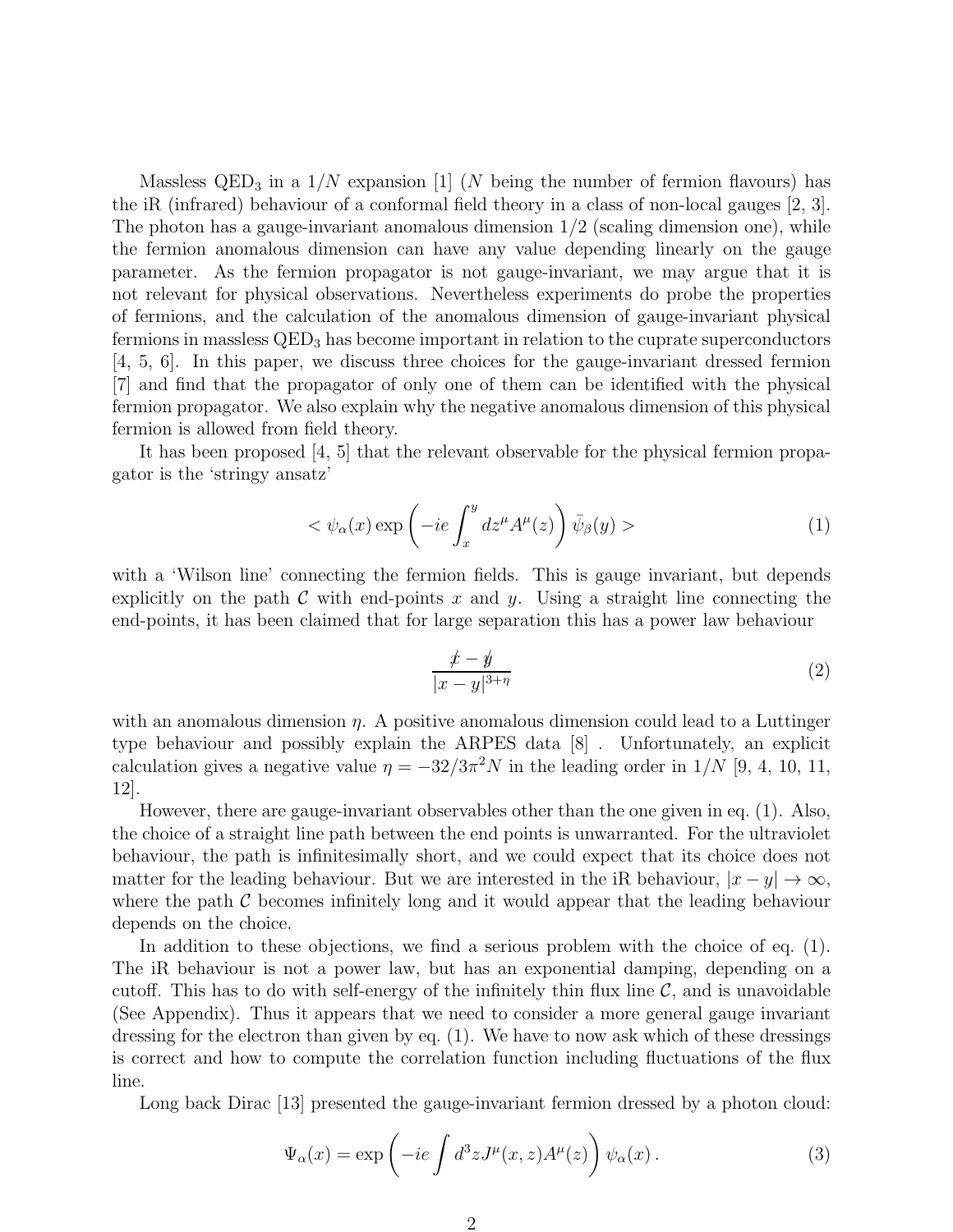Here the current  $J^{\mu}(x, z) \equiv J^{\mu}(x - z)$  satisfies

$$
\partial_z^{\mu} J^{\mu}(x, z) = \delta^{(3)}(x - z) \tag{4}
$$

as a consequence of which, under a local gauge transformation  $A^{\mu}(x) \to A^{\mu}(x) - \partial^{\mu}\theta(x)$ ,

$$
\exp\left(-ie\int d^3z J^\mu(x,z)A^\mu(z)\right) \to e^{-ie\theta(x)}\exp\left(-ie\int d^3z J^\mu(x,z)A^\mu(z)\right). \tag{5}
$$

This transformation of the dressing factor compensates for the gauge transformation of  $\psi(x)$ . Note that many choices of  $J^{\mu}$  satisfying eq. (4) are possible. The *isotropic* (in three-dimensional Euclidean space-time) solution is an evident choice:

$$
J^{\mu}(x,z) = \partial_x^{\mu} \phi(|x-z|) = -\partial_z^{\mu} \phi(|x-z|) , \qquad (6)
$$

$$
\phi(|x-z|) = \frac{1}{4\pi|x-z|} \,. \tag{7}
$$

As Dirac wanted a dressed operator which is local in time (though non-local in space), he chose (we will refer to this choice as the Dirac dressing) [14]

$$
J^{3}(\vec{x}, x^{3}; \vec{z}, z^{3}) = 0, J^{i}(\vec{x}, x^{3}; \vec{z}, z^{3}) = \delta(x^{3} - z^{3})j^{i}(\vec{x}, \vec{z}) \quad (i = 1, 2)
$$
 (8)

$$
j^{i}(\vec{x},\vec{z}) = \partial_{x}^{i}\phi(|\vec{x}-\vec{z}|) \tag{9}
$$

In our case of  $(2 + 1)$ -dimensions, we get

$$
\phi(|\vec{x} - \vec{z}|) = -\frac{1}{2\pi} \ln|\vec{x} - \vec{z}| \tag{10}
$$

In contrast to these, choosing a *straight Wilson line* in eq. (1) means squeezing this Coulomb field around the electron into a line. If we take the line along the 3-direction of the Euclidean space-time, this choice of  $J^{\mu}$  is given by

$$
J^{i}(x, z) = 0, \quad J^{3}(x, z) = \delta^{(2)}(\vec{x} - \vec{z})\theta(z^{3} - x^{3})
$$
\n(11)

(this is explained after eq.  $(15)$ ). It is interesting to note that the current of eq.  $(11)$  differs from the isotropic choice of eqs. (6) and (7) by precisely the curl of the vector potential used by Dirac for the magnetic monopole [15]. The infinitely squeezed flux (electric and not magnetic in the present case) is the Dirac string resulting from the singular vector potential.

The two-point correlation function which results from eq. (3) is

$$
\mathcal{S}_{\alpha\beta}(x,y) = \langle \Psi_{\alpha}(x)\bar{\Psi}_{\beta}(y) \rangle \tag{12}
$$

$$
= \langle \psi_{\alpha}(x) \exp\left(-ie \int d^3 z \mathcal{J}^{\mu}(z) A^{\mu}(z)\right) \bar{\psi}_{\beta}(y) \rangle \tag{13}
$$

with

$$
\mathcal{J}^{\mu}(z) \equiv \mathcal{J}^{\mu}(x, y; z) = J^{\mu}(x, z) - J^{\mu}(y, z). \tag{14}
$$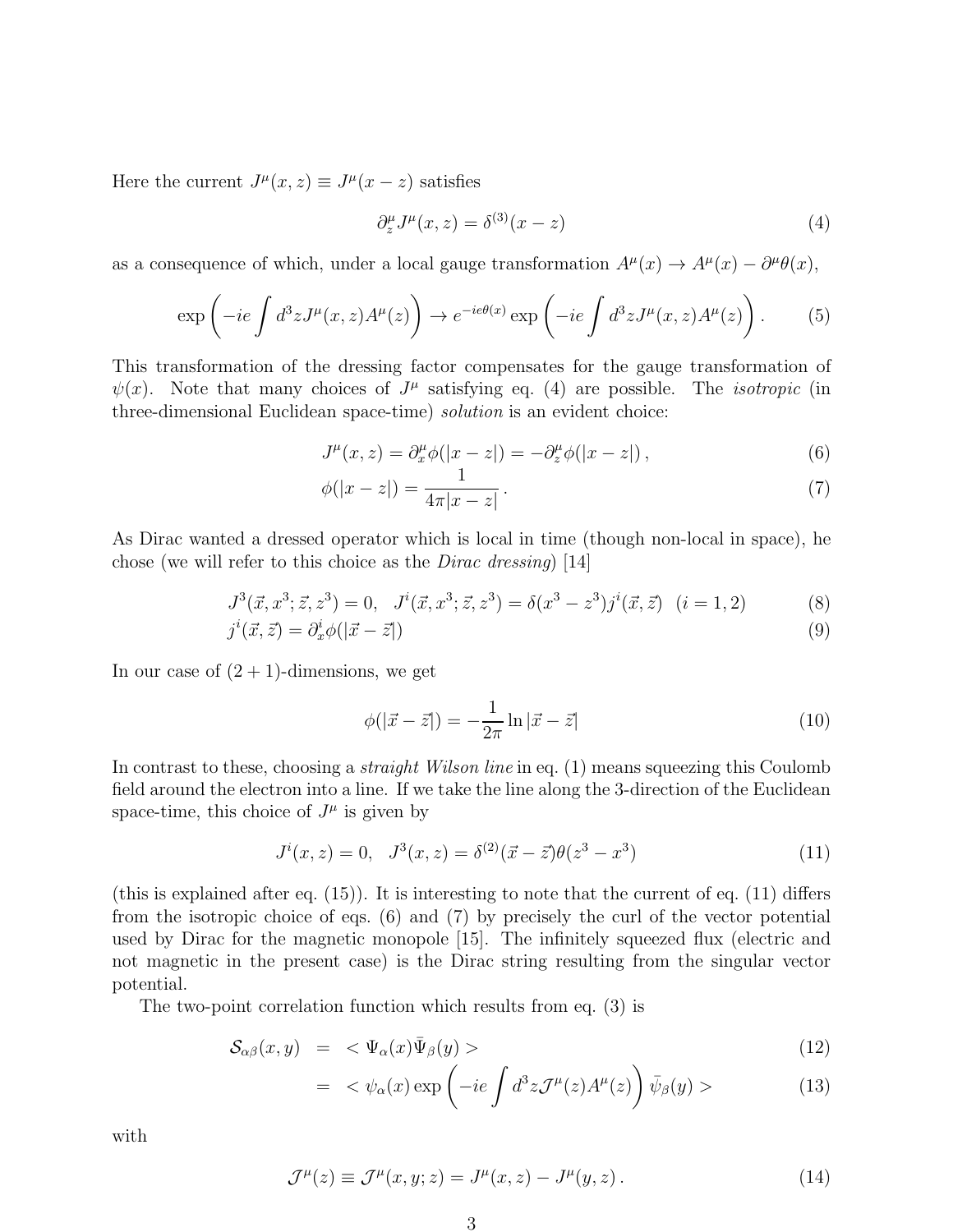From eq. (4), it then follows that

$$
\partial_z^{\mu} \mathcal{J}^{\mu}(z) = \delta^{(3)}(x-z) - \delta^{(3)}(y-z). \tag{15}
$$

[It may be noted that the use of eqs. (11) and (14) in eq. (13) gives

$$
\langle \psi_{\alpha}(x)\bar{\psi}_{\beta}(y)\exp\left(-ie\int_{x_3}^{y_3}dz_3A_3(z)\right) \rangle . \tag{16}
$$

Thus, as stated before, we have a straight Wilson line which lies along the 3-axis, i.e.,  $x$ and y are separated only in the 3-direction.]

We may consider all three choices of  $J^{\mu}$  mentioned above. It is revealing to express the exponent of eq. (13) using the Fourier components  $\tilde{A}^{\mu}(l)$  of  $A^{\mu}(z)$ . The three choices correspond to

$$
(1) \quad <\psi_{\alpha}(x)\bar{\psi}_{\beta}(y)\exp\left(-ie\int\frac{d^{3}l}{(2\pi)^{3}}(e^{il.x}-e^{il.y})\frac{il^{\mu}}{l^{2}}\tilde{A}^{\mu}(l)\right)>,\tag{17}
$$

$$
(2) < \psi_{\alpha}(x)\bar{\psi}_{\beta}(y) \exp\left(-ie \int \frac{d^{3}l}{(2\pi)^{3}}(e^{il.x} - e^{il.y})\frac{i\vec{l}}{\vec{l}^{2}} \cdot \vec{A}(l)\right) > , \qquad (18)
$$

$$
(3) \quad <\psi_{\alpha}(x)\bar{\psi}_{\beta}(y)\exp\left(-ie\int\frac{d^{3}l}{(2\pi)^{3}}(e^{il.x}-e^{il.y})\frac{il^{3}}{(l^{3})^{2}}\tilde{A}^{3}(l)\right)>\,. \tag{19}
$$

In the case (3), the electric flux is tightly squeezed in the 3-direction. The case (2) can be obtained from fluctuations of this flux line in the space-like directions,  $x_3$  =constant and  $y_3$  =constant. The case (1) entails fluctuations in all space-time directions. Some details of the derivation of eqs.  $(17)-(19)$  are given in the Appendix.

Eq.  $(1)$  has been calculated in the leading order by many authors [9, 4, 10, 11, 12] using diverse techniques. Calculation using the temporal gauge, which simplifies the contribution of the Wilson line, yields a ln  $|x-y|$  term. This is supposed to exponentiate to yield a power law. However there is also an iR divergence which is evaded by deforming the contour of integration [12]. When the calculation is performed in the (non-local) covariant gauge, a cut-off dependent term linear in  $|x-y|$  appears. This seems to preclude a power-law fall-off [6]. Presuming that this linear term is an artifact of the gauge-noninvariant momentum cut-off and ignoring it, the remaining  $\ln |x-y|$  dependence matches with the calculation in the temporal gauge as required by the gauge invariance of the correlation function [12].

In the Appendix, we calculate eq. (1) in the leading order, in the (non-local) covariant gauge, and with a gauge invariant regulator. We find that the term linear in  $|x-y|$  persists (albeit with a  $\ln \Lambda$  coefficient). On exponentiation this gives a correlation function that does not fall off as a power, but falls off exponentially at large distance. In the Appendix, we also show that the Dirac dressing gives a divergent propagator even for finite separation between the fermions. There are no such problems with the isotropic dressing.

We now give a physical argument for the isotropic choice of dressing turning out to be the only one which is acceptable. Considering eq. (13) in the path-integral representation, we see that the dressed fermion propagator represents fermion propagation in the presence of a source  $\mathcal{J}^{\mu}$  for the electromagnetic field  $A^{\mu}$ . In three dimensions,  $\mathcal{J}^{\mu}$  is in general the sum of a gradient and a curl. Integration by parts shows that the curl part of  $\mathcal{J}^{\mu}$  couples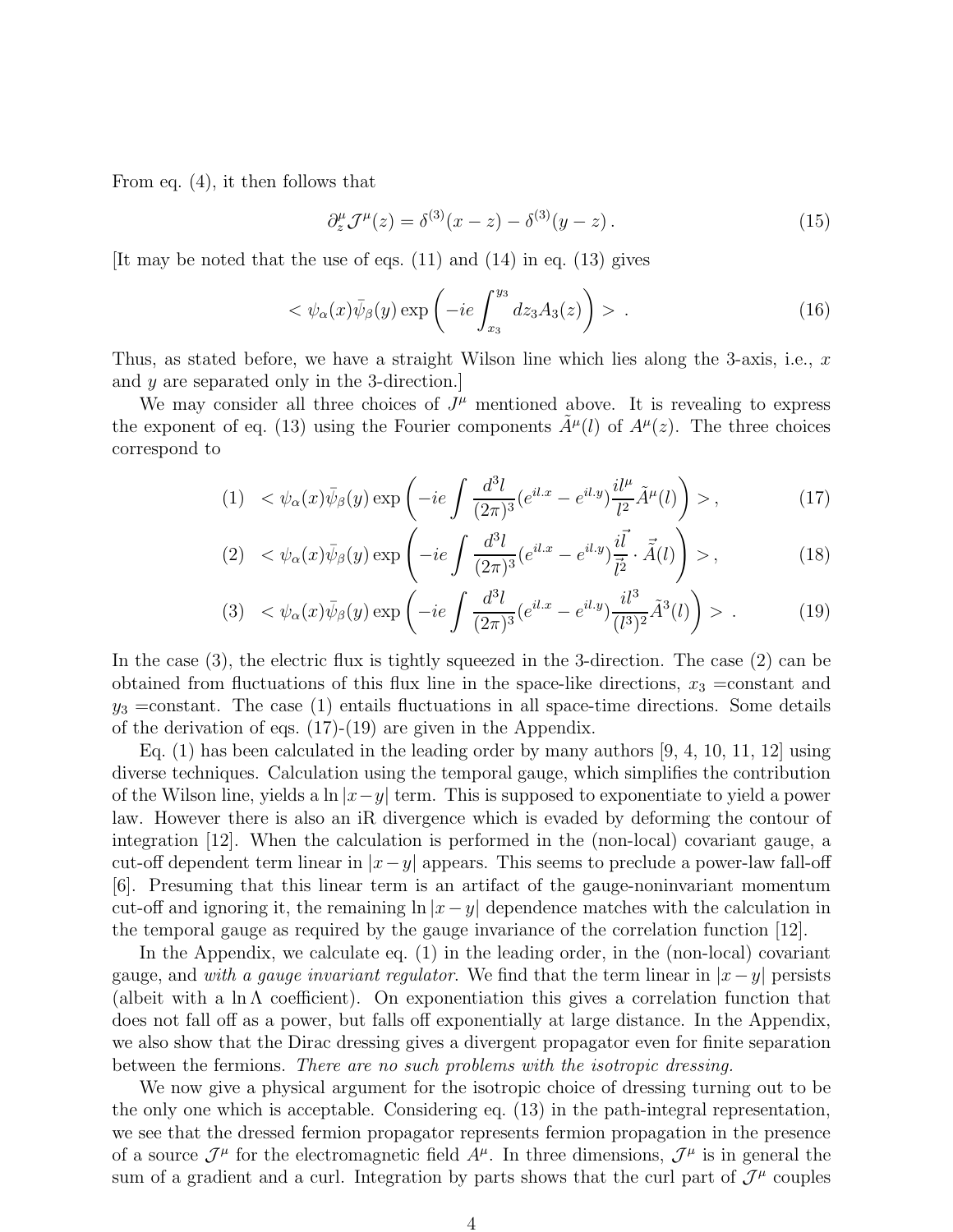to the field strength  $F^{\mu\nu}$ ; so it is truly a source for the physical degrees of the photon. Thus if  $\mathcal{J}^{\mu}$  (or  $J^{\mu}$ ) has a curl part, we are computing the propagation of fermions in the presence of an external physical electromagnetic source. The only dressing that corresponds to physical fermions in the absence of external electromagnetic sources is the one in which  $J^{\mu}$  is a pure gradient. This singles out the choice given in eqs. (6) and (7), and so Wilson line fluctuations in space-time have to be permitted.

It has been argued by Kennedy and King [16] (see also Ref. [17]) that the *qauqe-invariant* correlation function with the isotropic dressing reduces to just the usual fermion propagator in the Landau gauge. The reason is that the Landau gauge corresponds to simply inserting  $\partial A = 0$  constraint in the functional integral [18]:

$$
\lim_{\alpha \to 0} \int \mathcal{D}A \exp\left(-\frac{1}{2\alpha}\partial A \cdot \partial A\right) \cdots = \int \mathcal{D}A\delta \left[\partial A\right] \cdots \tag{20}
$$

From eqs.  $(14)$  and  $(6)$ ,

$$
\int d^3z \mathcal{J}^\mu(x, y; z) A^\mu(z) = \int d^3z \left( \phi(|x - z|) - \phi(|y - z|) \right) \partial_z^\mu A^\mu(z) \tag{21}
$$

As only the  $\partial A$  part is coupled to the sources, the source term vanishes and the dressing factor is unity in the Landau gauge.

This result permits us to read off the iR behaviour of the gauge invariant dressed fermion propagator. For this note that even with our non-local gauges, the  $\alpha \rightarrow 0$  limit corresponds to the constraint  $\partial A = 0$  [18]:

$$
\lim_{\alpha \to 0} \int \mathcal{D}A \exp\left(-\frac{1}{2\alpha}\partial A \cdot g \cdot \partial A\right) \cdots \propto \int \mathcal{D}A\delta\left[\partial A\right] \cdots \tag{22}
$$

As the usual fermion propagator has a power law behaviour with an anomalous exponent  $4(\alpha - \alpha_0)/(\pi^2 N)$  [3], we get the iR behaviour of the dressed fermion by simply choosing the Landau gauge value  $\alpha = 0$ :

$$
\mathcal{S}(x-y) \sim \frac{\mathcal{L} - \mathcal{Y}}{|x - y|^{3 - \frac{4\alpha_0}{\pi^2 N}}}
$$
(23)

implying an anomalous dimension of (see eq. (2))  $\eta = -4\alpha_0/(\pi^2 N)$ . Note that  $\alpha_0$  is a series in 1/N with the leading order value 2/3 [19]. Therefore  $\eta = -8/(3\pi^2 N)$  to the leading order in 1/N.

It is to be noted that the anomalous dimension is negative. We now argue that there is no contradiction with the fact [20] that the properties of the spectral function imply a non-negative anomalous dimension. Note that the physical correlation  $\mathcal{S}(x, y)$  of eq. (13) does not involve local operators at only x and y. The physical fermions of eq.  $(3)$  are not localized in space-time. The Kallen-Lehmann spectral representation is not valid for correlations between such non-local objects. Of course in the Landau gauge, the physical correlation function does reduce to one between local operators at x and y. But the Hilbert space of the theory in any covariant gauge contains states of negative norm. In that case, even though the Kallen-Lehmann spectral representation is valid, the positivity of the spectral function is not guaranteed.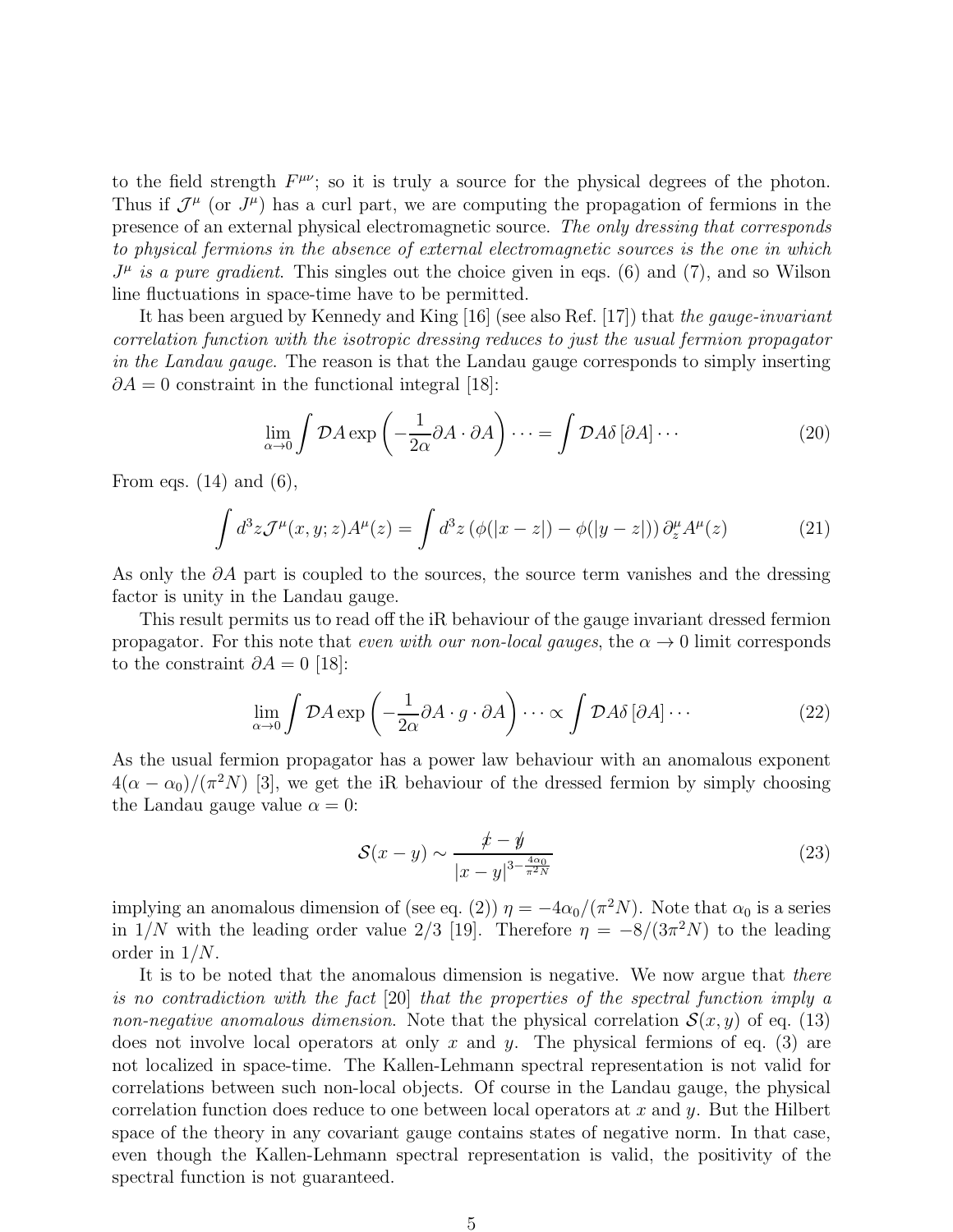In this paper, we have discussed three possible choices of the gauge-invariant dressed fermion as candidates for the physical fermions of massless QED3. It appears from our analysis that the physical fermions possess a negative anomalous dimension.

### Acknowledgements

We thank D. Khveshchenko, M. Lavelle and Z. Tesanovic for useful communications. I.M. thanks IMSc, Chennai for hospitality during the course of this work.

## Appendix

In this Appendix we present the features of the gauge-invariant fermion propagator of eq. (13) in the leading order in  $1/N$ . We treat all the three dressings given in eqs. (17)-(19) in the same way in order to compare and contrast them. As they are invariant, we should get the same answer in any gauge. However, there are prescription ambiguities when the temporal gauge and the Coulomb gauge are used. Therefore we avoid them and use an explicitly Lorentz covariant gauge. We also avoid gauge non-invariant cut-offs, as they may lead to spurious results. Our regularization is by using sufficient number of higher derivatives in the photon kinetic energy terms.

To find the contributions to the dressed fermion propagator to leading order, consider the numerator of the path-integral representation for the expression (13):

$$
\int \mathcal{D}\psi \mathcal{D}\bar{\psi} \mathcal{D}A \; \psi_{\alpha}(x)\bar{\psi}_{\beta}(y) \exp\left(-ie \int d^{3}z \mathcal{J}^{\mu}(z)A^{\mu}(z)\right) \exp\left(e \int d^{3}w \; \bar{\psi}(w)A(w)\psi(w)\right) (24)
$$

(here the free part of the QED action is taken to be understood). Expanding the two exponentials upto  $O(e^2)$ , we find the following three contributions to the leading order after performing Wick contractions:

(A) The usual one-loop fermion self-energy is obtained by considering the  $O(e^2)$  term from the QED interaction Lagrangian.

(B) The self-energy of the photon cloud is obtained by considering the  $O(e^2)$  term from the dressing factor.

(C) The interaction of the photon cloud with the fermion is obtained by considering the  $O(e)$  term from each exponential.

It is easy to check that the net contribution is independent of the gauge parameter  $\alpha$ . The part of the photon propagator  $\Delta^{\mu\nu}(x, y)$  depending on  $\alpha$  is longitudinal in both x and y. We denote this part as

$$
\alpha \partial_x^{\mu} \partial_y^{\nu} h(x, y) \tag{25}
$$

where  $h(x, y) \equiv h(x - y) = h(y - x)$ . The contributions (A), (C) and (B) from this part are, respectively,

$$
e^2 \alpha \int d^3 z_1 d^3 z_2 \partial_{z_1}^{\mu} \partial_{z_2}^{\nu} h(z_1 - z_2) S(x - z_1) \gamma^{\mu} S(z_1 - z_2) \gamma^{\nu} S(z_2 - y) , \qquad (26)
$$

$$
-ie^2\alpha \int d^3z_1 d^3z_2 \mathcal{J}^{\nu}(z_2) \partial_{z_1}^{\mu} \partial_{z_2}^{\nu} h(z_1 - z_2) S(x - z_1) \gamma^{\mu} S(z_1 - y) , \qquad (27)
$$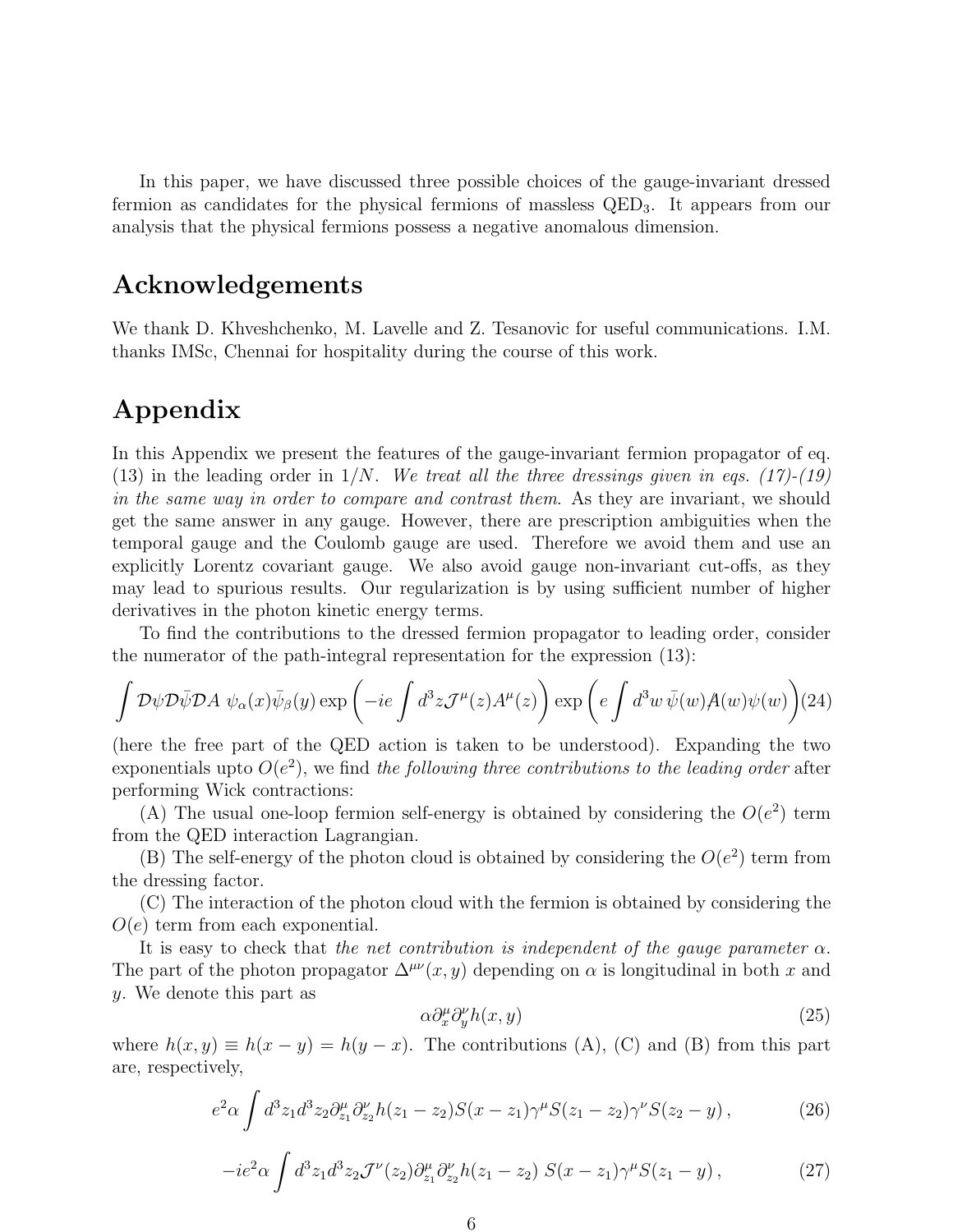$$
-\frac{e^2\alpha}{2}\int d^3z_1 d^3z_2 \mathcal{J}^{\mu}(z_1)\mathcal{J}^{\nu}(z_2)\partial_{z_1}^{\mu}\partial_{z_2}^{\nu}h(z_1-z_2)S(x-y). \tag{28}
$$

Using eq.  $(15)$ , the expressions in eqs.  $(28)$  and  $(27)$  are, respectively,

$$
-e^2 \alpha S(x - y) (h(0) - h(x - y)), \qquad (29)
$$

$$
-ie^2\alpha \int d^3z_1 \partial_{z_1}^{\mu} \left( S(x-z_1)\gamma^{\mu} S(z_1-y) \right) \left( h(x-z_1) - h(y-z_1) \right) . \tag{30}
$$

(We use integration by parts wherever it is useful.) Since  $i\partial_x S(x - y) = \delta^{(3)}(x - y) =$  $iS(x-y)$ ←  $\hat{\varphi}_x$ , eq. (30) can be written as

$$
2e^{2}\alpha S(x - y) (h(0) - h(x - y)), \qquad (31)
$$

whereas eq. (26) becomes

$$
-ie^2\alpha \left( \int d^3z_1 (\partial_{z_1}^{\mu} h(z_1 - z_2)) \Big|_{z_2 = z_1} S(x - z_1) \gamma^{\mu} S(z_1 - y) - \int d^3z_1 (\partial_{z_1}^{\mu} h(y - z_1)) S(x - z_1) \gamma^{\mu} S(z_1 - y) \right). \tag{32}
$$

Now  $\partial_{z_1}^\mu h(z_1 - z_2)$  is odd in  $z_1 - z_2$  and hence vanishes at  $z_1 = z_2$ . Therefore we are left with the second term which becomes

$$
-e^2 \alpha S(x-y) (h(0) - h(x-y)) . \tag{33}
$$

We see that the sum of eq. (29), eq. (31) and eq. (33) vanishes, showing independence from the gauge parameter.

From the expressions for the leading order contributions, it is also easy to see that in the case of the isotropic dressing, the contribution is simply from the usual fermion self energy in the Landau gauge. Since  $\mathcal{J}^{\mu}$  is a pure gradient in this case, integration by parts in both the contributions eq. (27) and eq. (28) of the photon cloud (with  $\Delta^{\mu\nu}(x, y)$  instead of the expression (25)) shows that the dependence on the photon propagator is of the form  $\partial_{z_2}^{\nu} \Delta^{\mu\nu}(z_1, z_2)$ . This vanishes in the Landau gauge.

We now demonstrate the problems with the Wilson line and the Dirac dressing. For this it is convenient to use the momentum-space representations as given in eqs. (17)-(19). First, we give some details on deriving these formulas. These are obtained by expressing  $J_{\mu}$  and  $A_{\mu}$  in eqs. (13) and (14) in terms of their Fourier components:

$$
\mathcal{S}_{\alpha\beta}(x,y) = \langle \psi_{\alpha}(x)\bar{\psi}_{\beta}(y) \exp\left(-ie \int \frac{d^3l}{(2\pi)^3} (e^{il.x} - e^{il.y}) \tilde{J}_{\mu}(l)\tilde{A}_{\mu}(l)\right) \rangle. \tag{34}
$$

For the isotropic case, eqs. (4) and (6) lead to  $\tilde{J}_{\mu}(l) = i l_{\mu}/l^2$ . For the Dirac dressing of eq. (8),  $\tilde{J}_i(l)$  is independent of  $l_3$  and is the two-dimensional Fourier transform of  $j_i$ . Because of isotropy (in two dimensions),  $\tilde{J}_i(l) = i l_i / l^2$ . To arrive at the Wilson line case of eq. (19),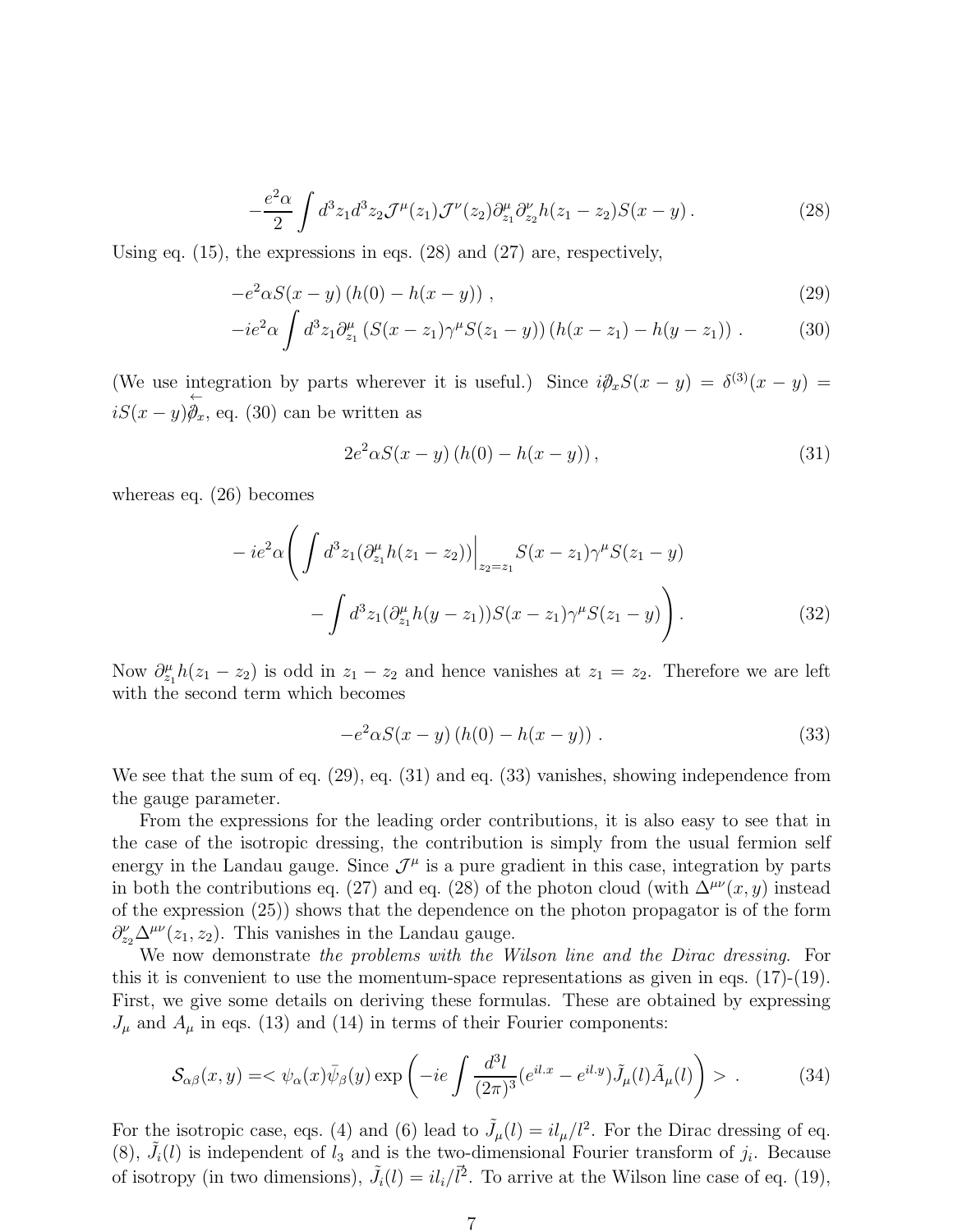it is convenient to express  $A_3(z)$  in eq. (16) in terms of  $\tilde{A}_3(l)$ , and perform the integration over  $z_3$ .

To obtain the contribution of the photon cloud self-energy, we expand to  $O(e^2)$  the exponential of the appropriate expression from eqs. (17)-(19), and use  $\langle \tilde{A}_{\mu}(l)\tilde{A}_{\nu}(l')\rangle =$  $(2\pi)^3 \delta^{(3)}(l+l') \Delta_{\mu\nu}(l)$ , with

$$
\Delta_{\mu\nu}(l) = \frac{\delta_{\mu\nu} - (1 - \alpha)l_{\mu}l_{\nu}/l^2}{(l^2 + \mu l)(1 + l^2/\Lambda^2)},
$$
\n(35)

the photon propagator in the  $1/N$  expansion  $(\mu = Ne^2/8)$ . Here we have used a regularization using a higher derivative for the photon propagator [21]. [For this, the following terms are to be added to the Lagrangian:

$$
\frac{1}{\Lambda^2} \left[ \frac{1}{4} (\partial_{\sigma} F_{\mu\nu})_x \left( 1 + \frac{\mu}{\sqrt{-\partial^2}} \right)_{xy} (\partial_{\sigma} F_{\mu\nu})_y + \frac{1}{2\alpha} (\partial_{\sigma} \partial_{\mu} A_{\mu})_x \left( 1 + \frac{\mu}{\sqrt{-\partial^2}} \right)_{xy} (\partial_{\sigma} \partial_{\nu} A_{\nu})_y \right] \tag{36}
$$

(an integration over repeated spacetime index is implied). Note that the first term in eq. (36) is gauge-invariant, while the second term modifies the gauge-fixing term.]

For the Wilson line, which we take to extend from  $(0,0,x_3)$  to  $(0,0,y_3)$ , the contribution of the photon cloud self-energy from eq. (19) to this order is then

$$
S(x - y) \exp\left[ -\frac{e^2}{2} \int \frac{d^3l}{(2\pi)^3} \frac{\left(e^{il_3x_3} - e^{il_3y_3}\right) \left(e^{-il_3x_3} - e^{-il_3y_3}\right)}{(l_3)^2 (l^2 + \mu l)(1 + l^2/\Lambda^2)} \right].
$$
 (37)

We have chosen the Feynman gauge to simplify our calculations (also, the part of  $\Delta_{\mu\nu}(l)$ proportional to  $l_{\mu}l_{\nu}$  cancels out between the three contributions). Using spherical coordinates, the exponent in eq. (37) becomes

$$
-\frac{e^2}{\pi^2} \int_0^\infty dl \frac{1}{(l^2 + \mu l)(1 + l^2/\Lambda^2)} \int_0^1 d\eta \frac{4\sin^2(l\eta/2)}{\eta^2}
$$
(38)

where  $\eta = \cos \theta$  and  $r = |x_3 - y_3|$  is the length of the Wilson line. In terms of the new variables  $\rho = lr$  and  $\xi = lr\eta$ , this becomes

$$
-\frac{e^2r}{\pi^2} \int_0^\infty d\rho \frac{1}{(\rho + \mu r)(1 + \frac{\rho^2}{\Lambda^2 r^2})} \int_0^\rho d\xi \frac{\sin^2(\xi/2)}{\xi^2}
$$
(39)

Now the integral over  $\xi$  is bounded as  $\rho \to \infty$ . Therefore with our regularization for the photon propagator, the double integral exists. Call this double integral  $I$  (without the  $-e^2r/\pi^2$  in front). For  $\Lambda r \to \infty$ , I diverges logarithmically; so we expect  $I \sim \ln(\Lambda r)$  for large r. To confirm this behaviour, we let  $(\Lambda r)^{-1} \equiv \epsilon$  and find  $-[ \epsilon (dI/d\epsilon) ] |_{\epsilon=0}$ . In this process, after obtaining  $-\epsilon(dI/d\epsilon)$ , it is convenient to put  $\rho = \sigma/\epsilon$  and then take  $\epsilon \to 0$ . This gives the coefficient of  $\ln(\Lambda r)$  in I as

$$
2\int_0^\infty d\sigma \frac{\sigma}{(1+\sigma^2)^2} \int_0^\infty d\xi \frac{\sin^2(\xi/2)}{\xi^2},\tag{40}
$$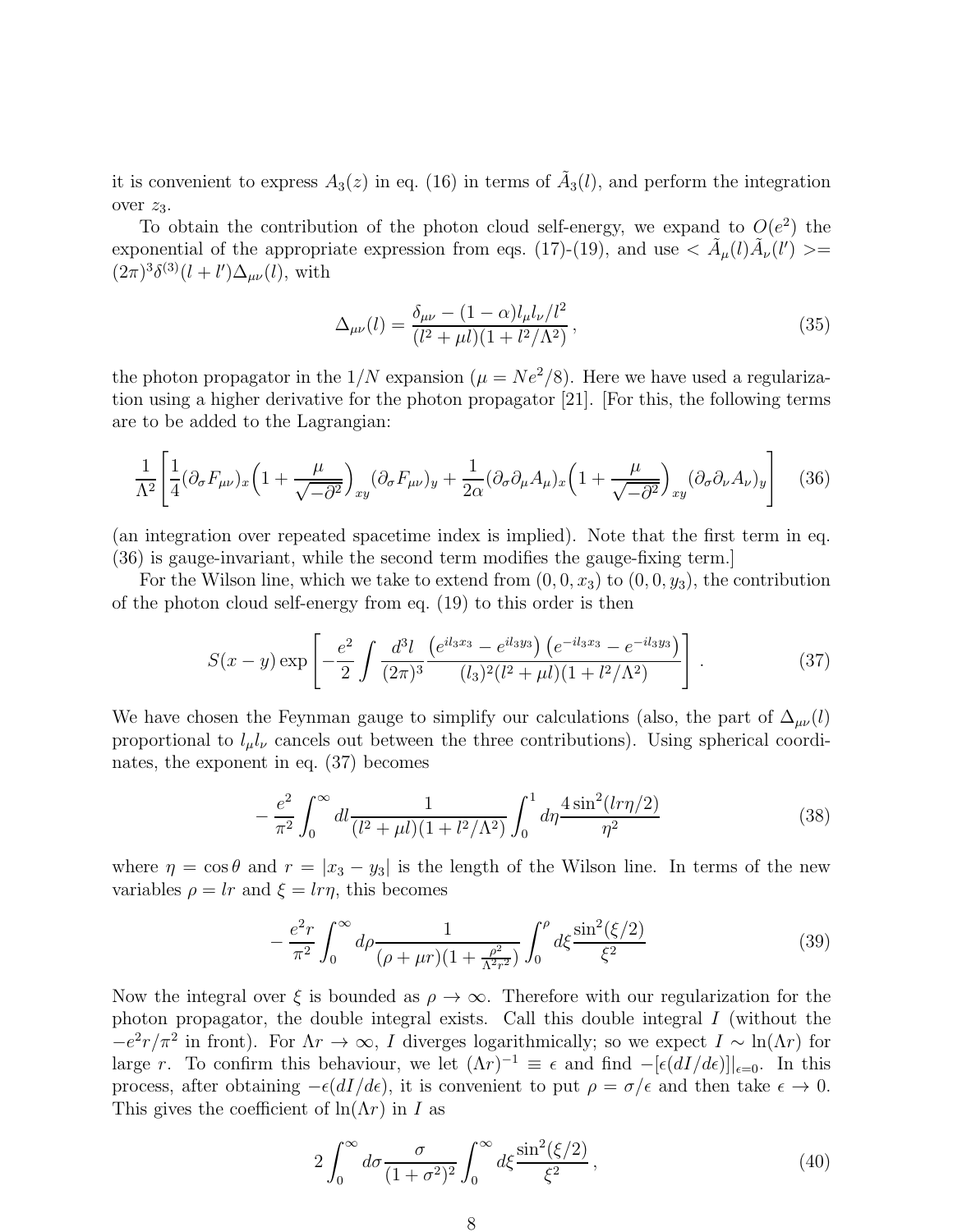which is finite and non-zero.

Thus there is an overall behaviour  $e^{-cr}$  for large r when the stringy ansatz is used for the gauge-invariant dressing. Such a linear term has been seen in earlier calculations [12] in the covariant gauge with a  $1/(\mu l)$  photon propagator and a momentum cut-off. But it has been regarded as a spurious effect due to the regularization not being gauge invariant. In our calculation, we have used the full  $1/(l^2 + \mu l)$  propagator with a gauge invariant regularization, and the linear term survives.

If one chooses the temporal gauge  $A^3 = 0$ , it appears that the string can be gauged away. This, of course, does not contradict the fact that for the stringy ansatz  $J^{\mu}$  has a curl part coupling to the gauge-invariant degrees of the photon. The gradient part of  $J^{\mu}$  couples to  $\partial^{\mu}A^{\mu}$ , and in the temporal gauge  $\partial^{\mu}A^{\mu}$  gets tuned so that this part of the dressing exactly cancels the gauge-invariant part. The temporal gauge is beset with ambiguities. Otherwise, a careful calculation should give back the term linear in  $r$  from the fermion self-energy graph itself.

We now consider the Dirac dressing given in eq. (18). Consider the case  $x = (0, 0, 0)$ and  $y = (0, 0, r)$ , i.e., the propagator at equal spatial coordinates. The dressing is in the spatial planes at  $x_3 = 0$  and  $x_3 = r$ . The contribution of the self-energy of the photon cloud is

$$
S(x - y) \exp\left[-2e^2 \int \frac{d^3l}{(2\pi)^3} \frac{1}{l^2(l^2 + \mu l)(1 + l^2/\Lambda^2)} \sin^2 \frac{l_3r}{2}\right]
$$
(41)

where  $\vec{l} = (l_1, l_2)$  is the spatial momentum. Holding  $l_3$  fixed at a finite value, we notice immediately the logarithmic iR  $(\vec{l} \to 0)$  divergence  $\int d^2 \vec{l}/\vec{l}^2$ . This is the infinite self-energy of the two-dimensional Coulomb field in the spatial planes  $x_3 = 0$  and  $x_3 = r$  of infinite extent. Thus the Dirac dressing does not give a finite propagator even for finite r. (If we consider propagation in spatial direction, taking  $x = (0, 0, 0)$  and  $y = (r, 0, 0)$ , we get a finite propagator. The reason is that the two-dimensional Coulomb field from equal and opposite charges falls off rapidly to yield an iR finite self energy.)

It is instructive to see that the contribution from the photon cloud self-energy is free of divergence for the isotropic dressing. This contribution is:

$$
S(x - y) \exp\left[-2e^2 \alpha \int \frac{d^3l}{(2\pi)^3} \frac{1}{l^2(l^2 + \mu l)} \sin^2 \frac{l \cdot (x - y)}{2}\right].
$$
 (42)

The integral in the exponent is finite at both the ends  $l \to \infty$  and  $l \to 0$ . It can be shown [22] that for  $|x - y| \to \infty$ , the exponent is  $\ln(\mu|x - y|)$  upto a constant of proportionality, so that exponentiation leads to a power law behaviour from this contribution.

### References

- [1] R. Pisarski, Phys. Rev. D29 (1984) 2423; T. Appelquist , M. J. Bowick, E. Cohler and L. C. R. Wijewardhana, Phys. Rev. Lett. 55 (1985) 1715.
- [2] I. Mitra, R. Ratabole and H. S. Sharatchandra, Phys. Lett. B611 (2005) 289 [arXiv:hep-th/0410120].